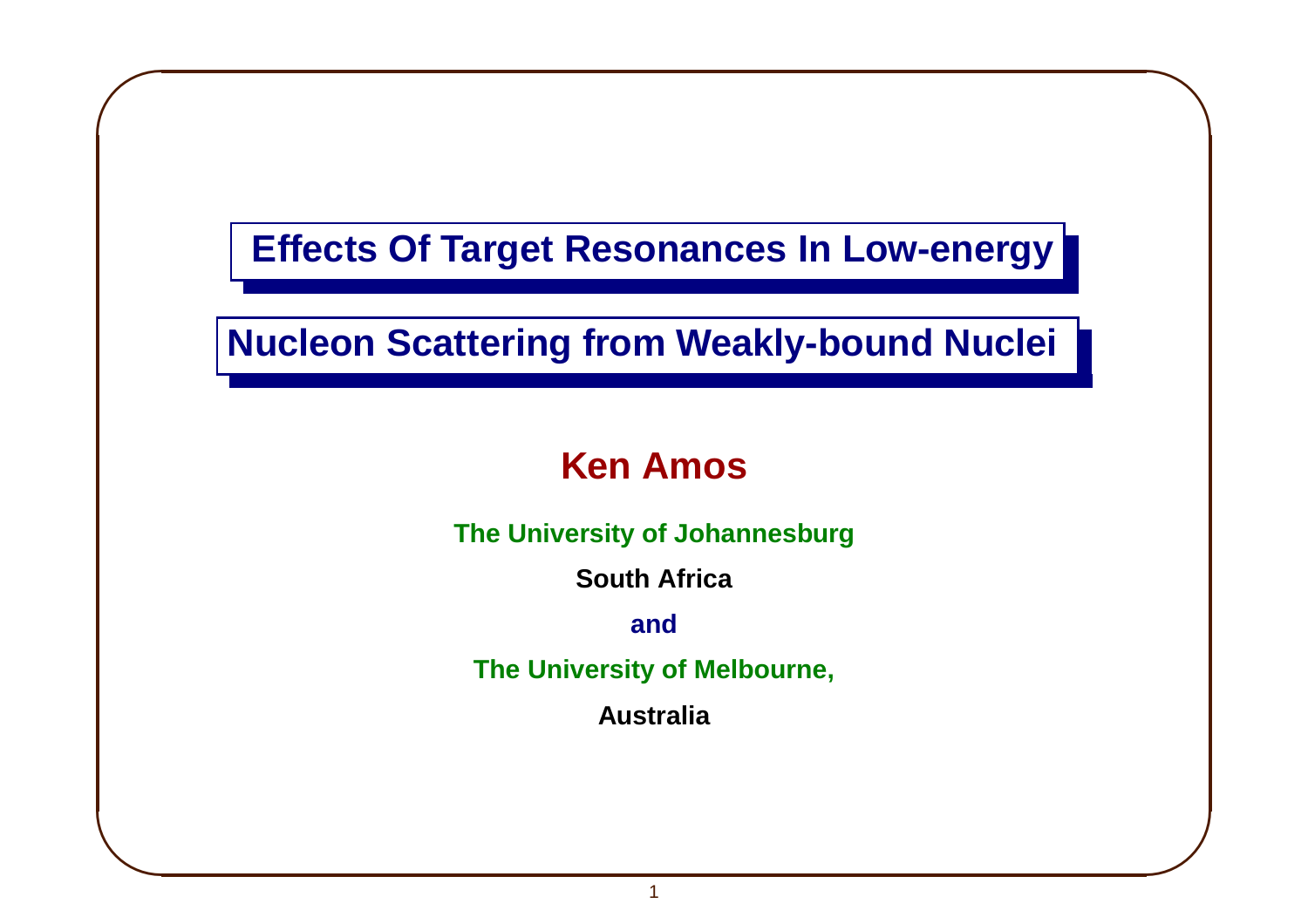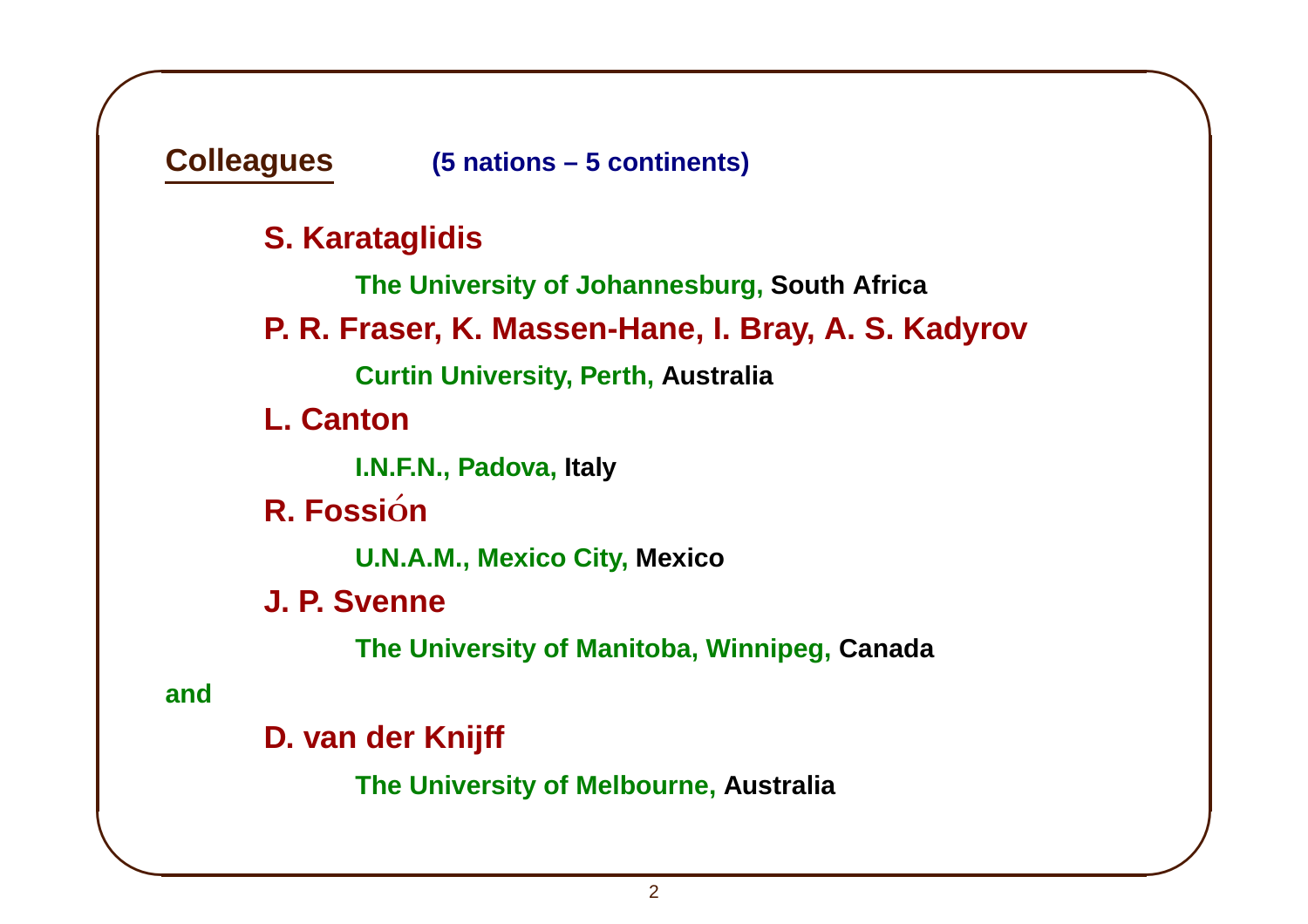# $\sqrt{2}$ **Why this study?**

 $\overline{\phantom{a}}$ 

- **Weakly bound radioactive nuclei now formed as RIBs**
- **Their low excitation spectra have particle emission resonant states. Questions: with weakly bound nuclei in scattering (beam/target)**

 $\overline{\phantom{0}}$ 

- **What effect do such particle-emitting states have on cross sections?**
- **What physical considerations need be taken in modelling these resonances? We seek answers using:**
- **The MCAS method is used to solve Lippmann-Schwinger equations Currently built for**  $n+A$  and  $\alpha+A$  coupled-channel systems.
- **Compound system spectra found:**
	- **all bound and (low excitation) resonant states of the cluster.**
- **The** S**-matrix is formed** −→ **elastic and reaction cross sections.**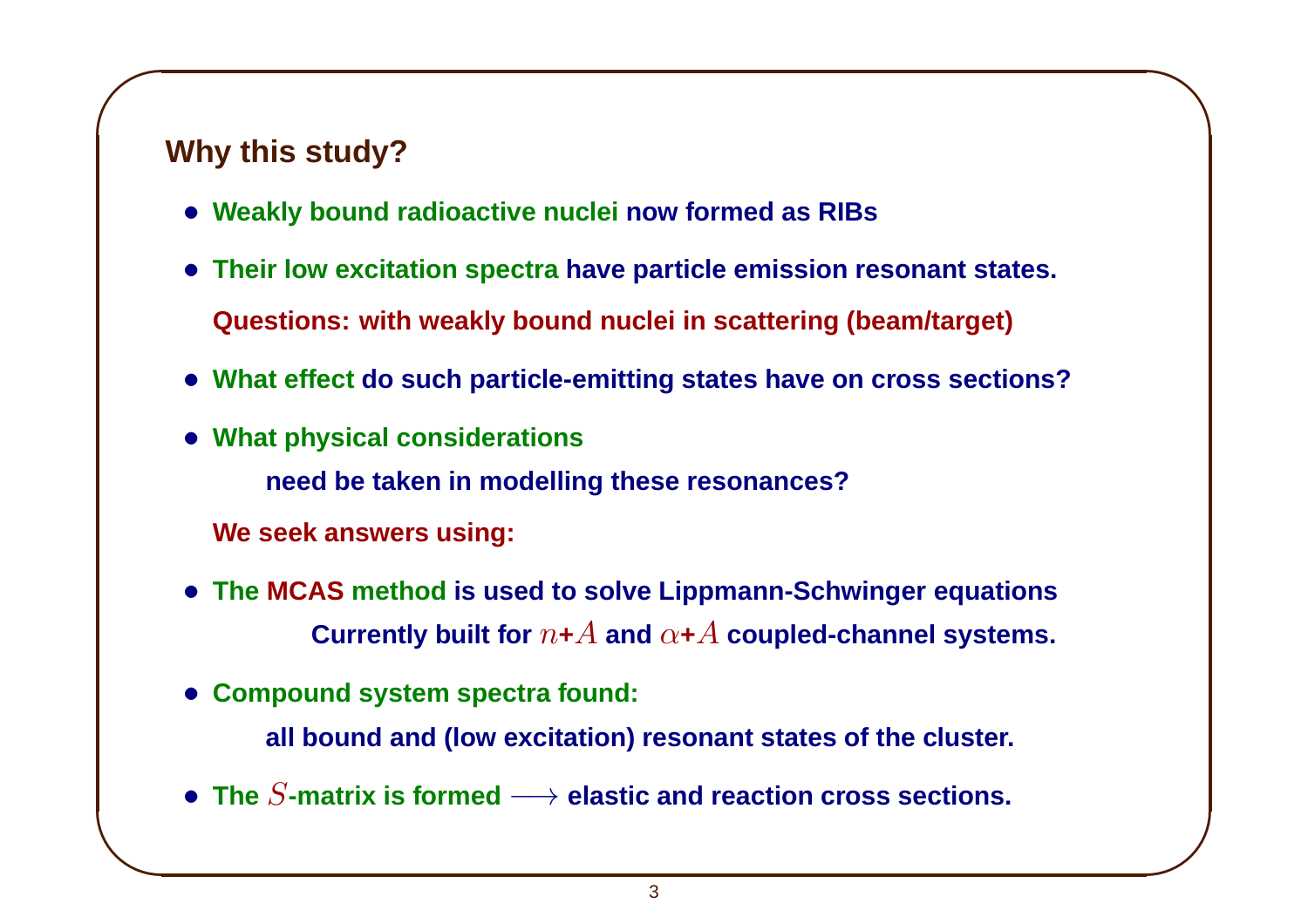### **The Lippmann-Schwinger equations:**

 $\sqrt{2}$ 

 $\overline{\phantom{a}}$ 

**The coupled-channel problem of <sup>a</sup> two-nucleus system (no resonant states)**

 $\overline{\phantom{0}}$ 

 $\int$ 

• In momentum space, with an interaction matrix,  $\mathbf{V}_{cc'}^{\mathbf{J}^{\pi}}(\mathbf{p},\mathbf{q})$ , **(c: unique quantum** number sets), the multi-channel  $T$ -matrix is

$$
\begin{aligned} \mathbf{T_{cc'}^{J^\pi}(p,q;E)}&= \mathbf{V_{cc'}^{J^\pi}(p,q)}\\&+\mu\left[\sum_{c''=1}^{open}\int_0^\infty\mathbf{V_{cc''}^{J^\pi}(p,x)}\frac{x^2}{k_{c''}^2-x^2+i\epsilon}\mathbf{T_{c''c'}^{J^\pi}(x,q;E)\,dx}\right.\\&\left.-\sum_{c''=1}^{closed}\int_0^\infty\mathbf{V_{cc''}^{J^\pi}(p,x)}\frac{x^2}{h_{c''}^2+x^2}\mathbf{T_{c''c'}^{J^\pi}(x,q;E)\,dx}\right] \end{aligned}
$$

• For an  $n+A$  system,  $c = (\ell \frac{1}{2})$  jI; J<sup> $\pi$ </sup>; and with  $E_c$ : target state energies  $k_c^2 = \mu (E - E_c)$  ;  $h_c^2 = \mu (E_c - E)$ .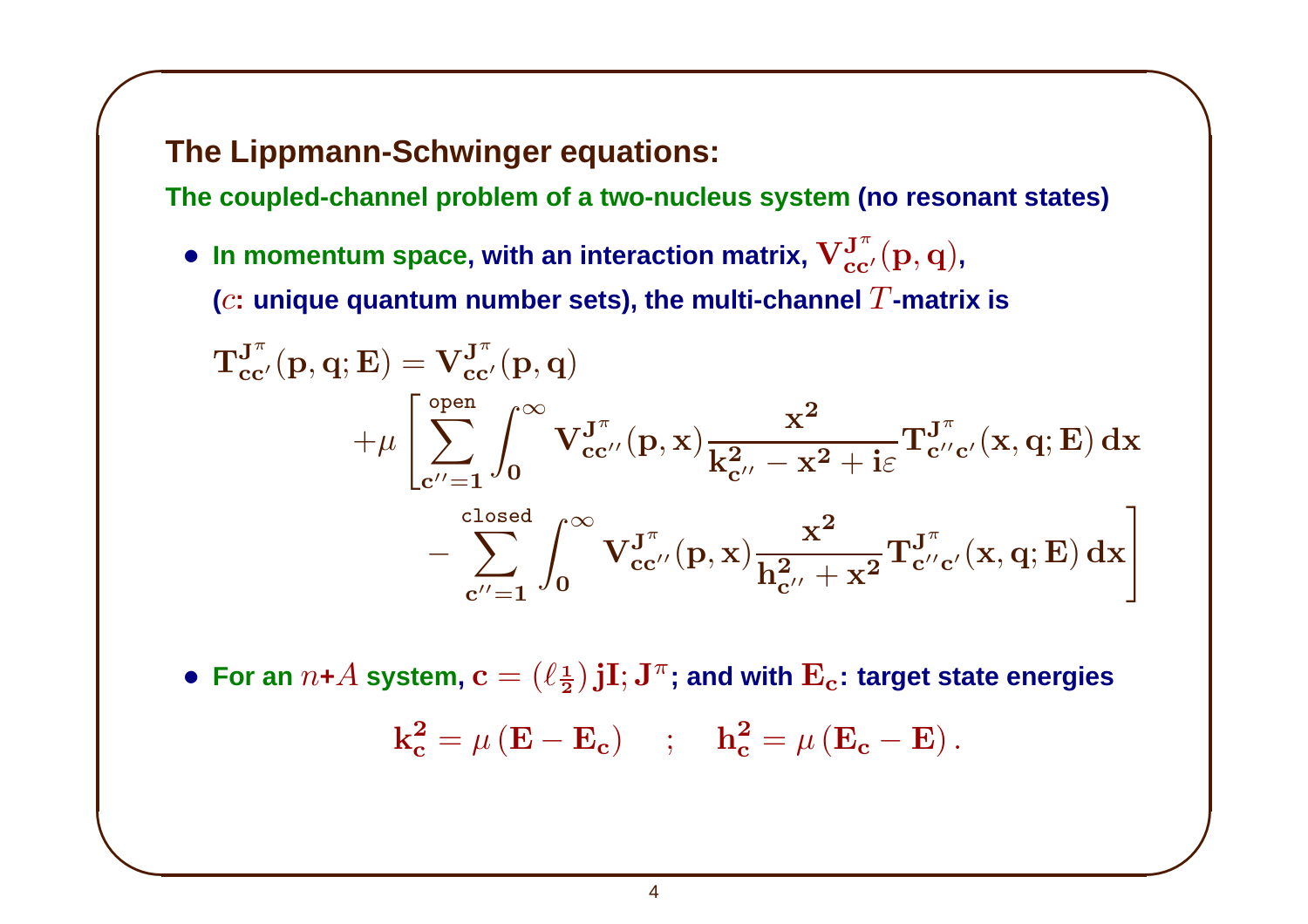#### **Some details of the MCAS approach:**

 $\sqrt{2}$ 

 $\overline{\phantom{a}}$ 

**References:** 1. K. Amos et al., Nucl. Phys. A728, 65 (2003).

- 2. L. Canton et al. Phys. Rev. C 83, 04763 (2011).
- **Pauli principle: coupled-channels and local interactions — can violate P.P.**
- **Overcome: use orthogonalizing pseudo-potentials (OPPs)**

 $\mathbf{V_{cc'}}(\mathbf{p},\mathbf{q}) \longrightarrow \mathbf{V_{cc'}}(\mathbf{p},\mathbf{q}) + \lambda \mathbf{A_c}(\mathbf{p})\mathbf{A_{c'}}(\mathbf{q})$ 

 $\mathbf{A_c}(p)$  : bound state functions for occupied orbits (in  $\mathbf{V_{c,c}}$ )

 $\overline{\phantom{0}}$ 

 $\int$ 

- **Effect: New Hamiltonian has no solutions involving occupied states**
- If a target state is a resonance: Replace excitation energy ( $E_c$ ) with  $E_c \rightarrow E_c + \Delta_c(E) + i\frac{1}{2}U(E)\Gamma_c$

**where the shift that restores causality is given by**

$$
\boldsymbol{\Delta}_{\mathbf{c}}(\mathbf{E})=\frac{\boldsymbol{\Gamma}_{\mathbf{c}}}{2}\frac{1}{\pi}\mathcal{P}\int_{\mathbf{0}}^{\infty}\frac{\mathbf{U}(\mathbf{E}')}{\left(\mathbf{E}'-\mathbf{E}\right)}\mathbf{d}\mathbf{E}'
$$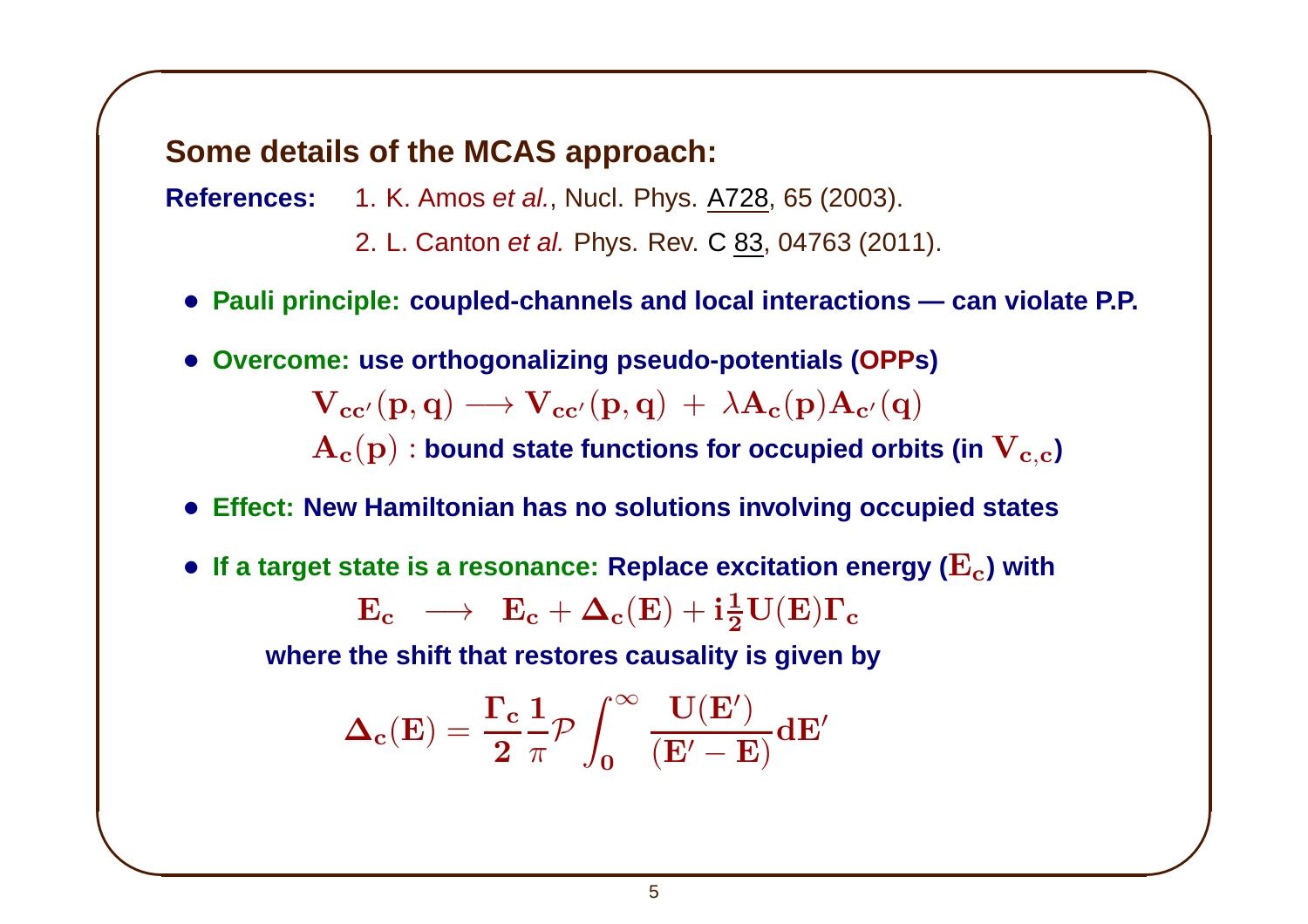**Why the scale factor,** <sup>U</sup>(E)**?**

 $\sqrt{2}$ 

 $\overline{\phantom{a}}$ 

• **Lorentzian forms: can lead to non-physical features in results:**

 $\overline{\phantom{0}}$ 

 $\int$ 

**1. Reaction cross sections**

 $E \rightarrow 0$  (scattering threshold) may diverge, and

- **2. bound states in the compound system spectrum may have spurious widths.**
- **Cause of problems: Lorentzians are non-zero below the threshold.**
- **Remedy: use <sup>a</sup> scaling function on the Lorentzian form.**
- Restore causality: Add the energy-dependent shift,  $\mathbf{\Delta_c(E)}$
- **Scale function conditions:**

1. 
$$
U(E) = 0
$$
 and  $\frac{dU(E)}{dE} = 0$  for  $E \le 0$   
2.  $U(E) \rightarrow 0$  as  $E \rightarrow \infty$   
3.  $U(E_c) = 1$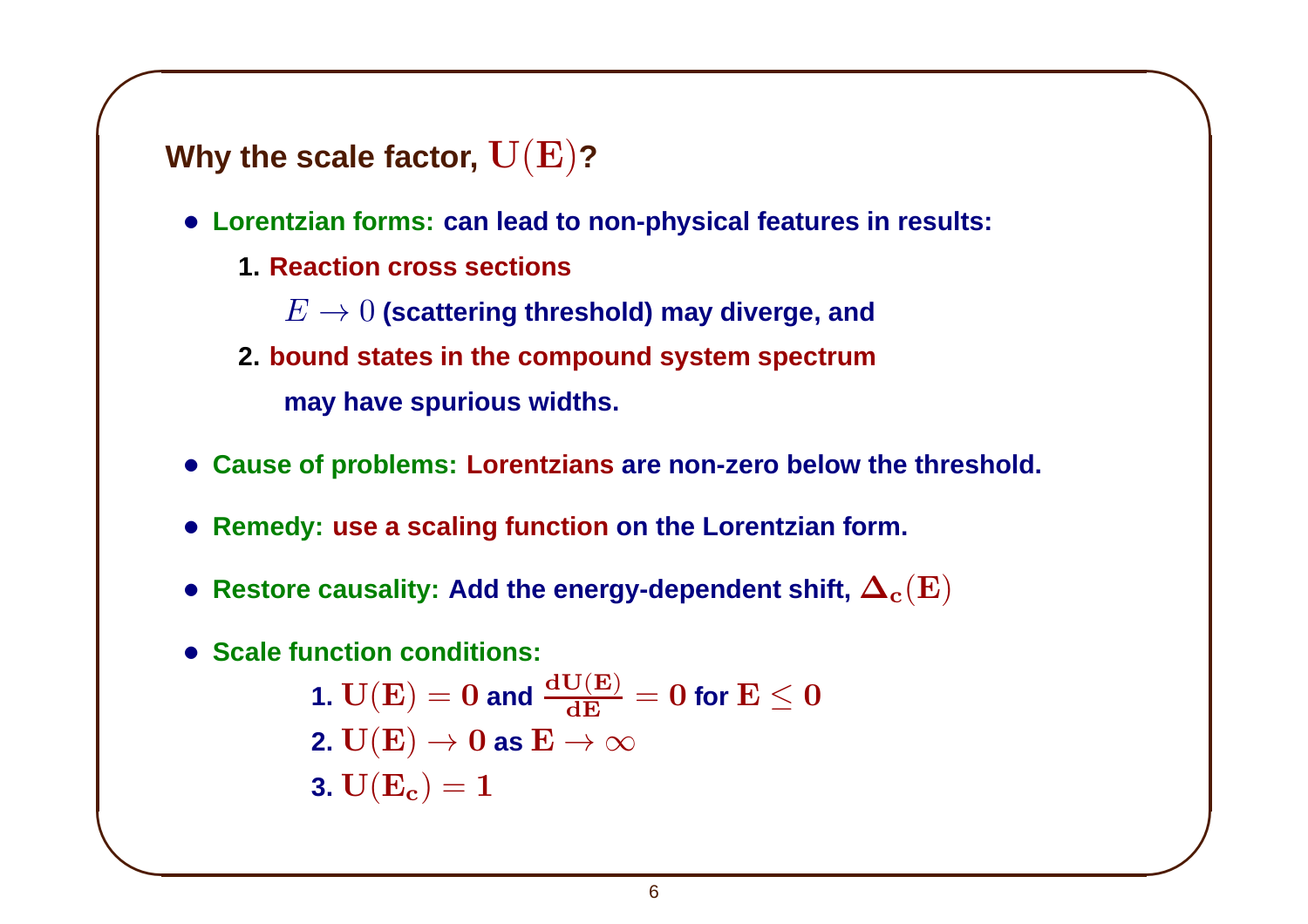

#### 7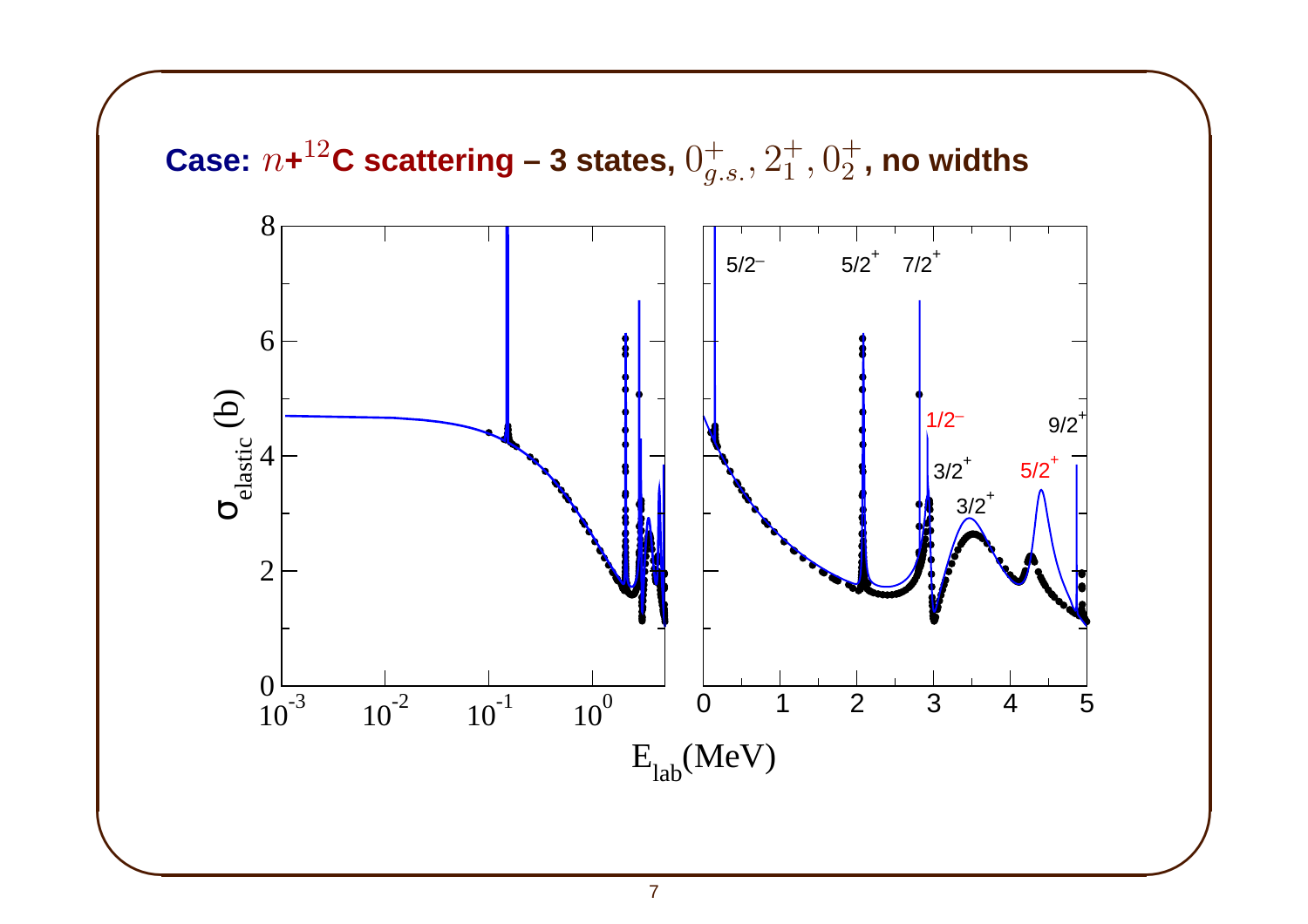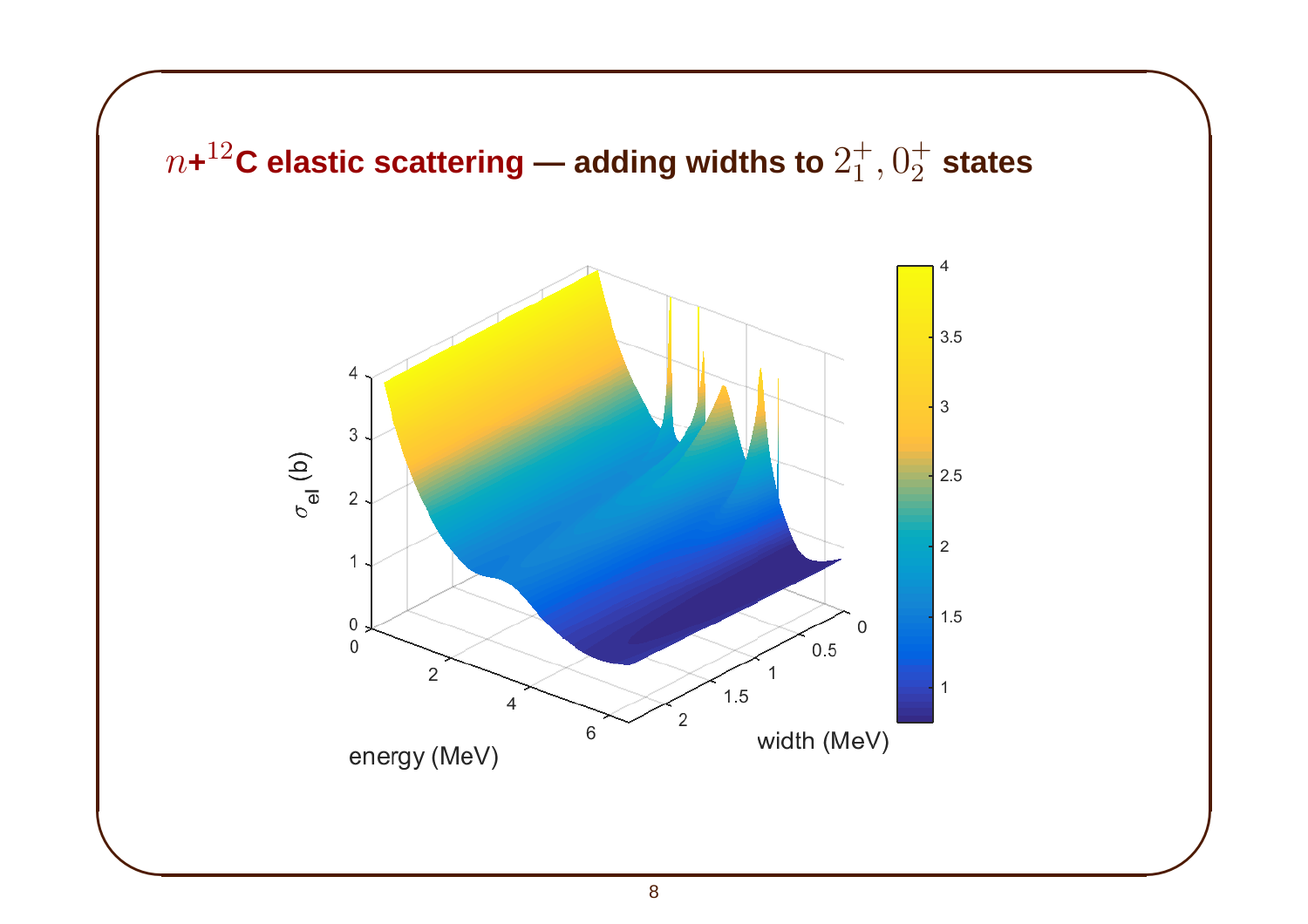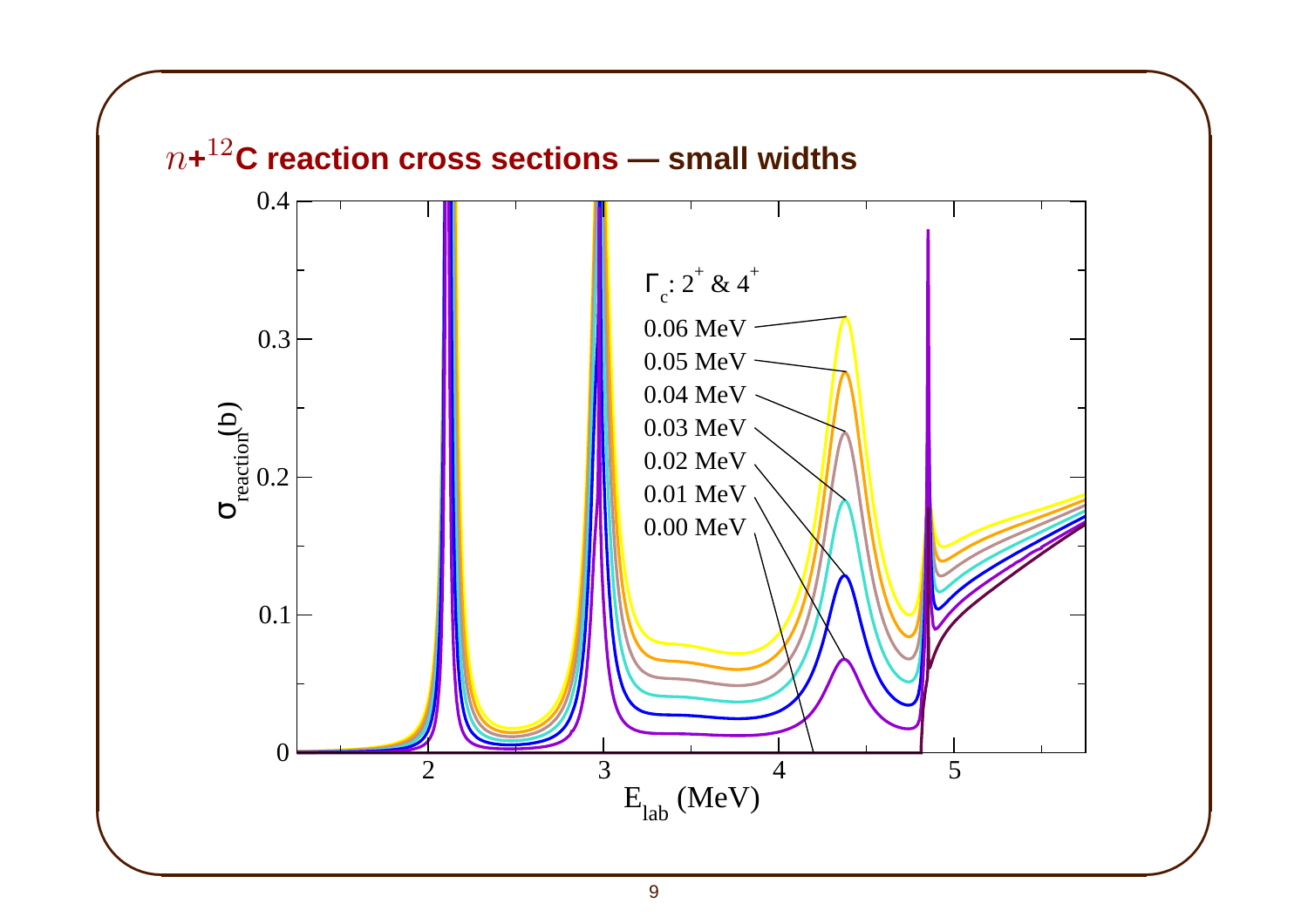

 $\overline{\phantom{0}}$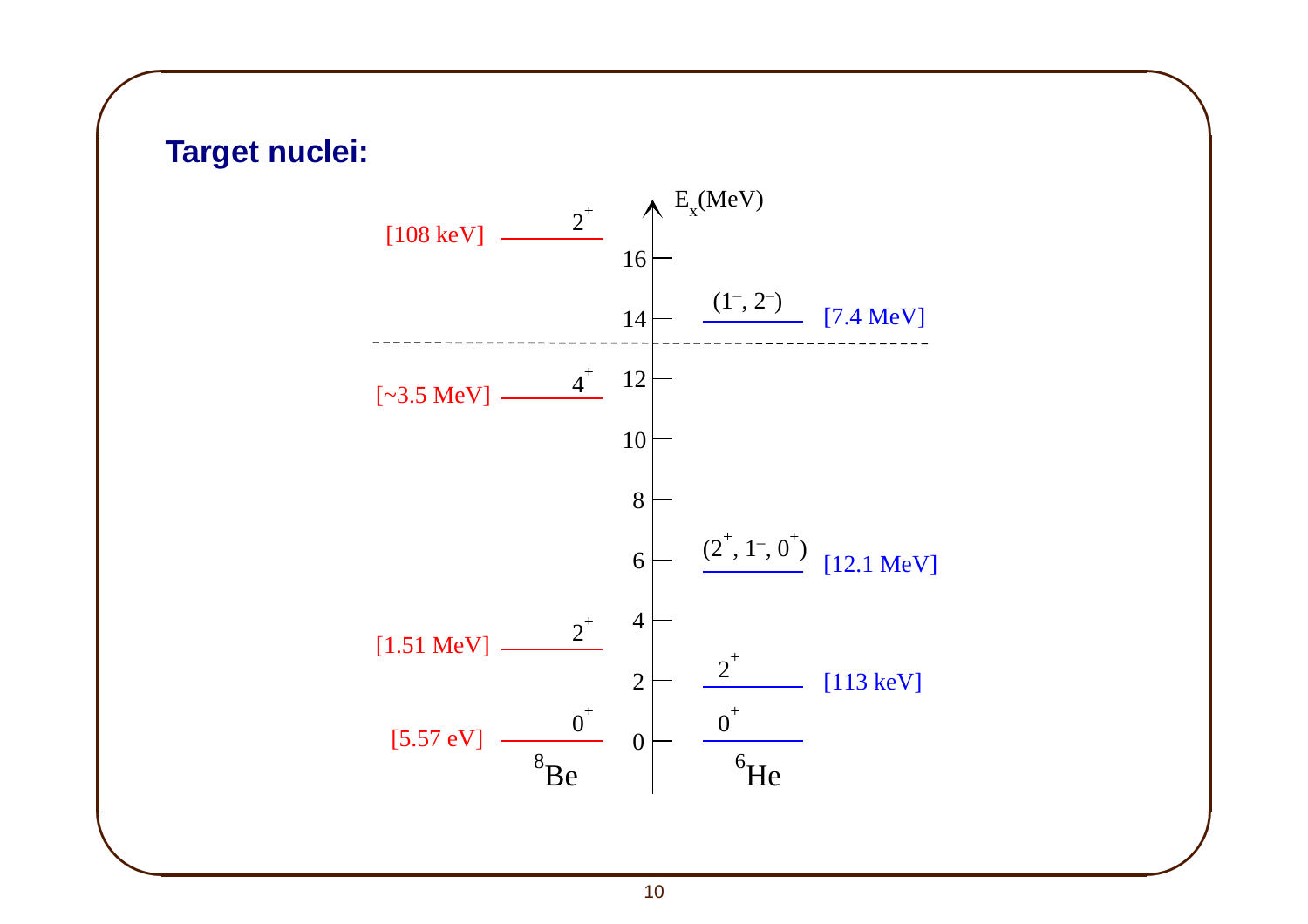**Case:** <sup>7</sup>He ( $n+{}^{6}$ He) — g.s.  $\frac{3}{2}^{-}$ : E = 0.445 MeV (0.52 lab.);  $\Gamma$  = 0.15 MeV

 $\overline{\phantom{0}}$ 

 $\int$ 

 $\sqrt{2}$ 

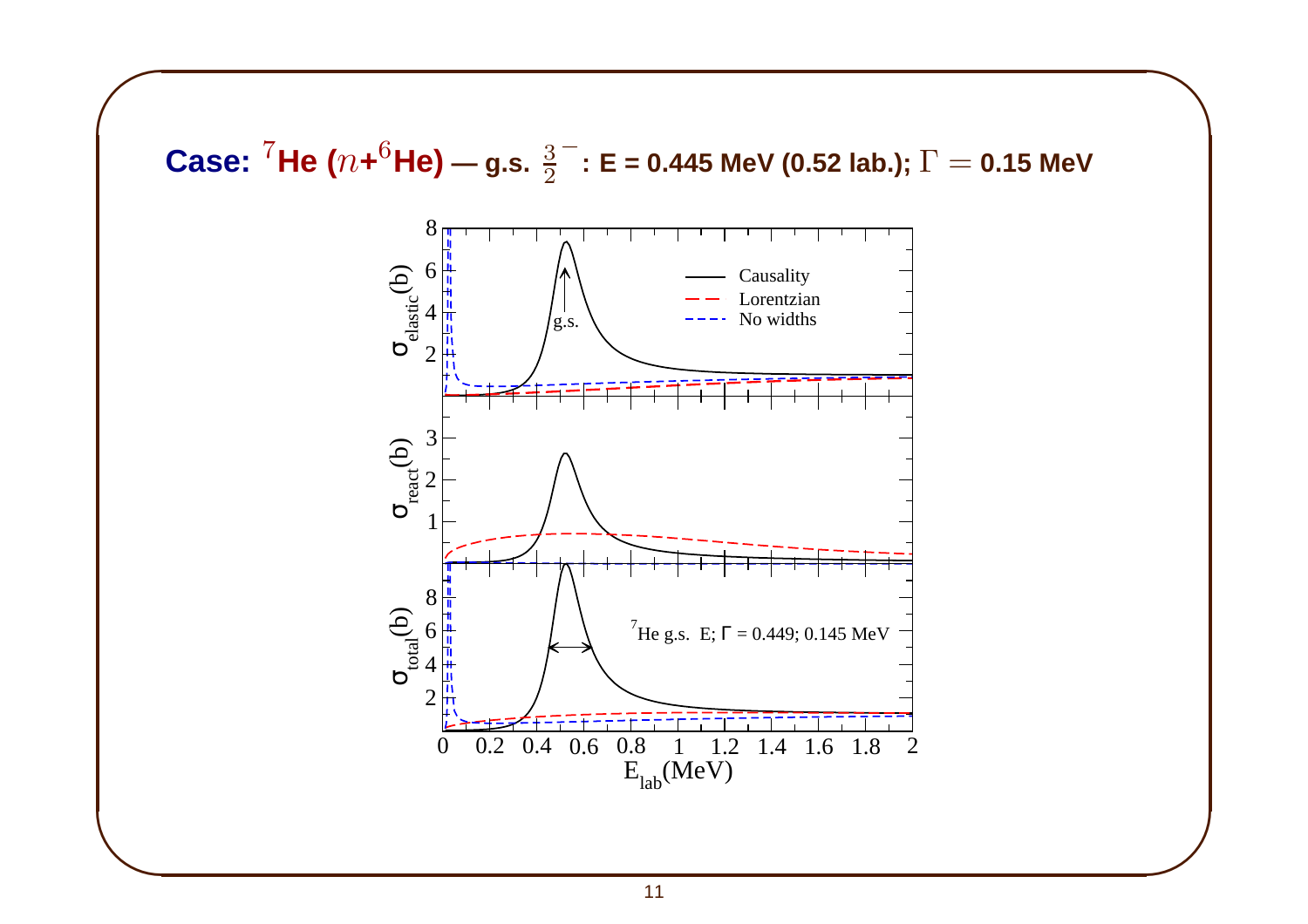

 $\sqrt{2}$ 

 $\overline{\phantom{a}}$ 



 $\overline{\phantom{0}}$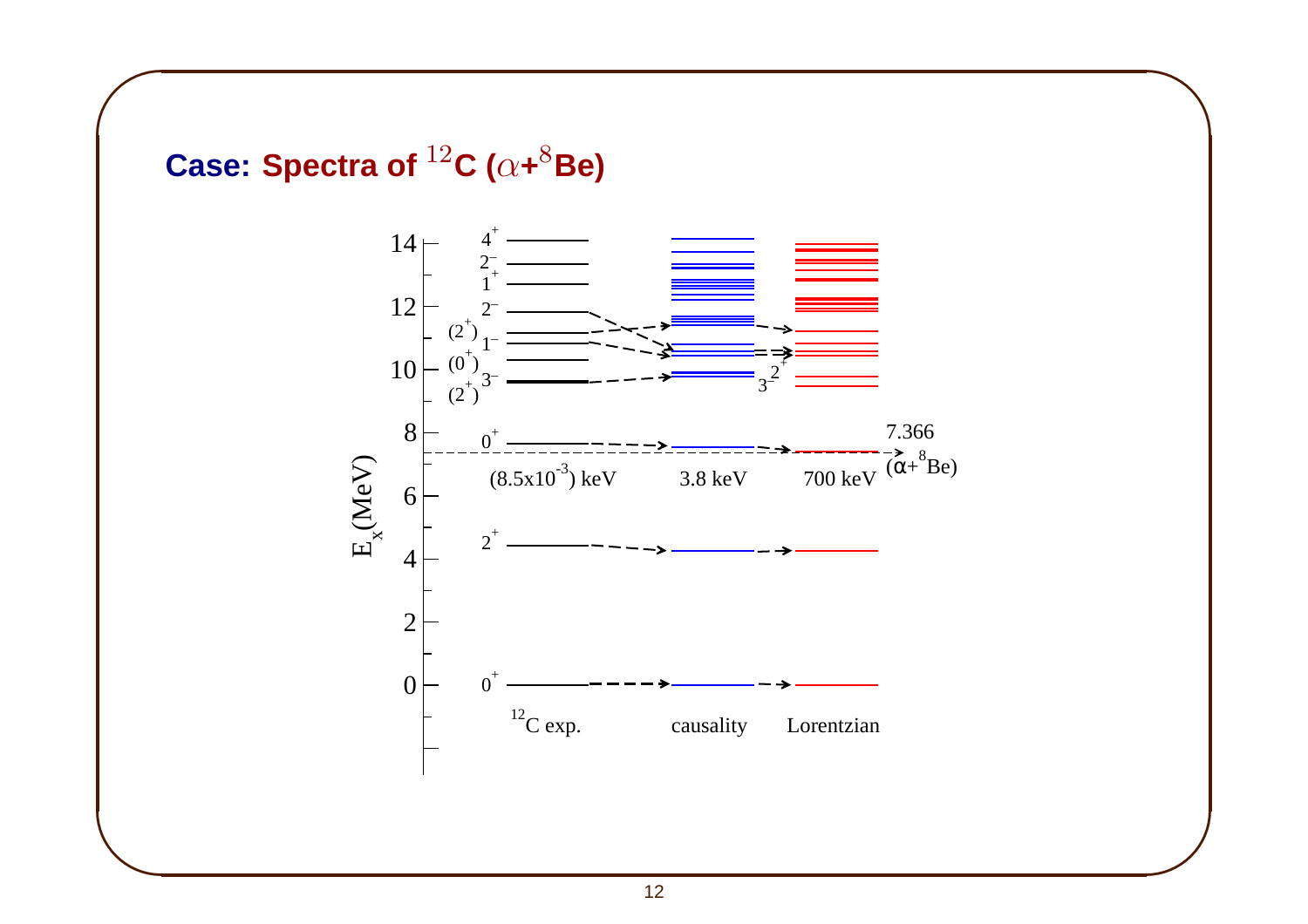**Case: Spectra of** <sup>10</sup>**Be (**<sup>α</sup>**+**<sup>6</sup>**He)**

 $\sqrt{2}$ 

 $\overline{\phantom{a}}$ 



 $\overline{\phantom{0}}$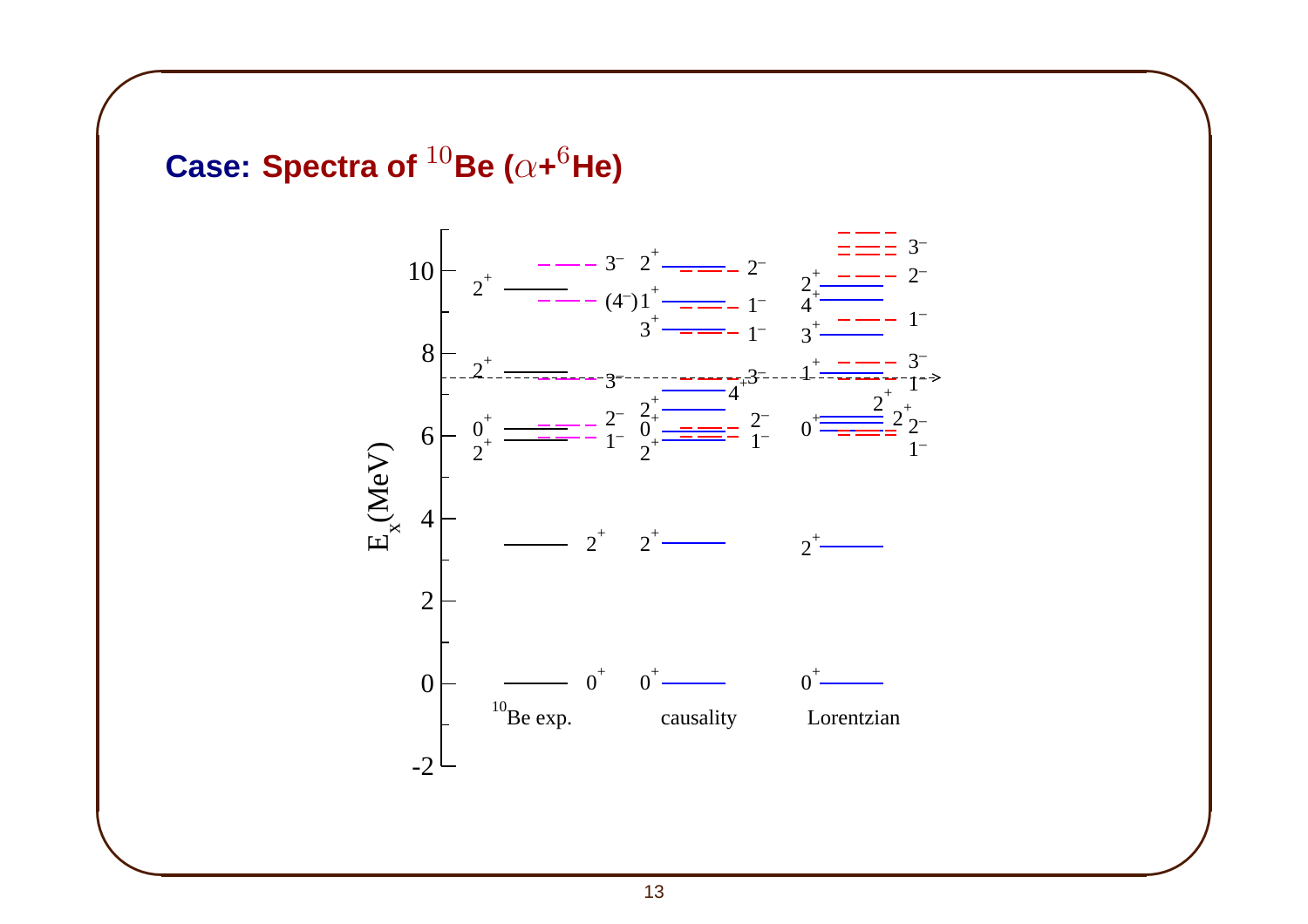

 $\overline{\phantom{0}}$ 

 $\int$ 

 $\sqrt{2}$ 

**Data: D. Suzuki** et al. **Phys. Rev. C 87, 054301 (2013)**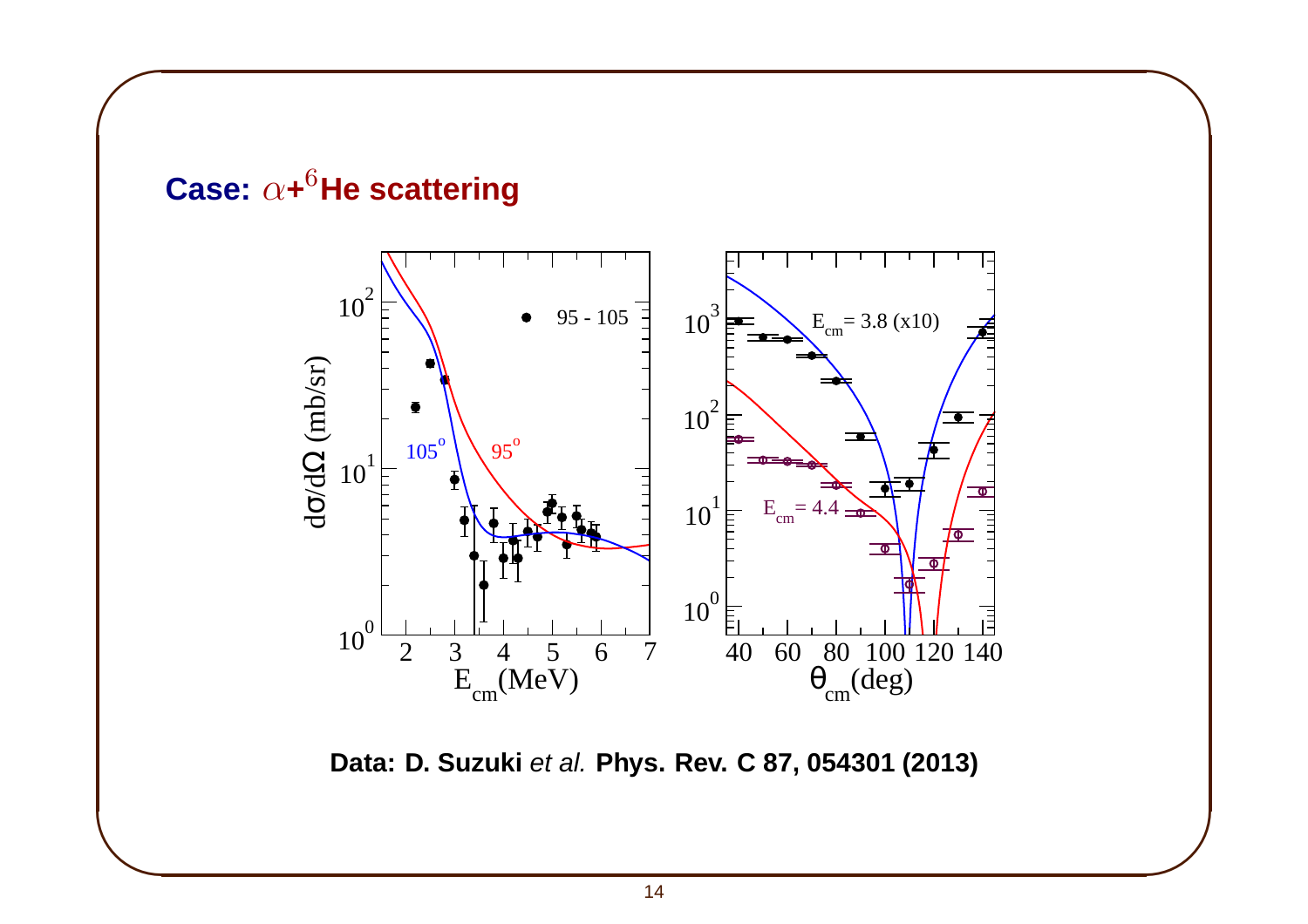#### **Conclusions:**

 $\sqrt{2}$ 

 $\overline{\phantom{a}}$ 

**MCAS: developed to solve coupled-channel two-nucleus cluster problems This method:**

 $\overline{\phantom{0}}$ 

 $\int$ 

- **accounts for target state particle instability**
- **is free of any unphysical behaviour at the scattering threshold**
- **satifies the Pauli principle (via OPP)**
- **conserves causality.**
- **allows scaling the usual Lorentz form of <sup>a</sup> resonant target state (to meet physical requirements while preserving causality)**
- **yields compund spectra and scattering cross sections (Results are sensitive to target state particle instability)**

**Structure and scattering involving weakly-bound RIBs will be influenced.**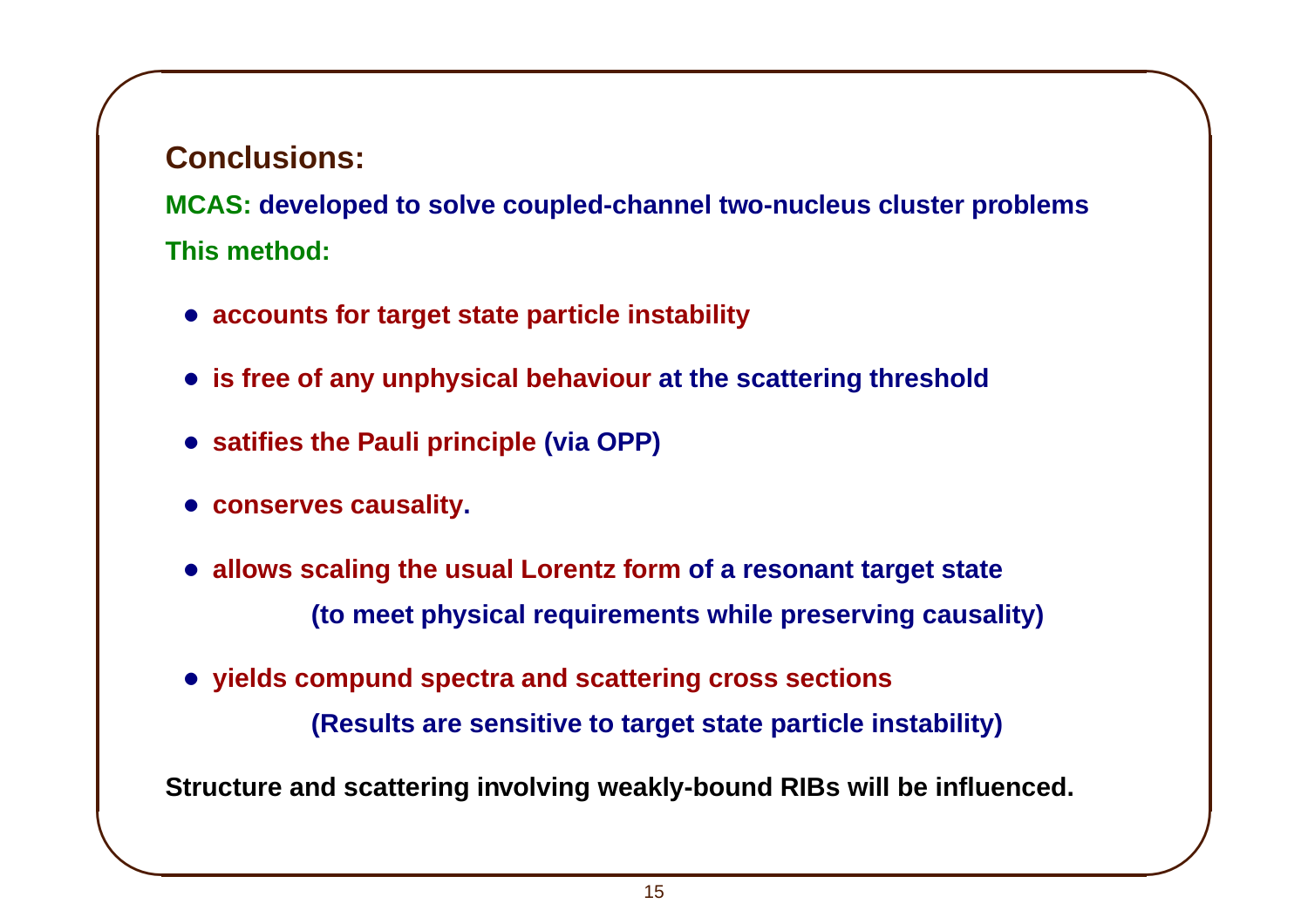**References:**

 $\sqrt{2}$ 

 $\overline{\phantom{a}}$ 

- **Basic MCAS: K. Amos** et al. **Nucl. Phys. A728, 65 (2003).**
- **Pauli principle violation and coupled-channel calculations: L. Canton** et al. **Phys. Rev. Lett. 94, 122503 (2005). K. Amos** et al. **Phys. Rev. C. 72, 064604 (2005).**
- **Predicting resonances in drip-line spectra:**

**L. Canton** et al. **Phys. Rev. Lett. 96, 072502 (2006).**

 $\overline{\phantom{0}}$ 

 $\int$ 

• **Non-local effective potentials from MCAS:**

**P. Fraser** et al. **Euro. Phys. J. A 35, 69 (2008).**

• **MCAS with particle unstable target states:**

**P. Fraser** et al. **Phys. Rev. Letts. 101, 242501 (2008).**

**L. Canton** et al. **Phys. Rev. C 83, 047603 (2011)**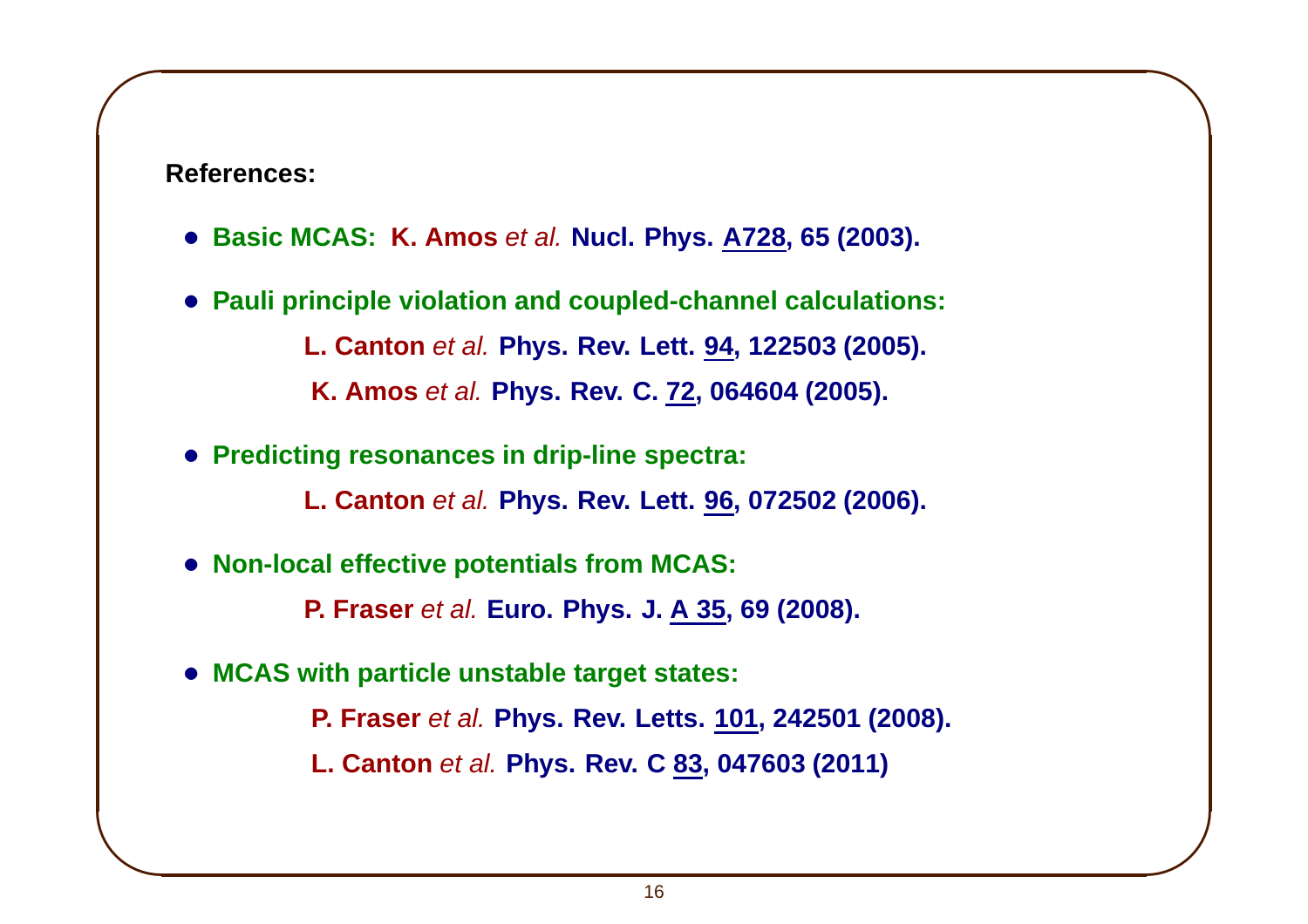**MCAS** details: Optimal functions,  $\hat{\chi}_{cn}(q)$ , from Sturmians,  $|\hat{\chi}_{cn}\rangle = \sum_{c'} \mathbf{V_{cc'}} |\mathbf{\Phi_{c'n}}\rangle$ ;  $\sum_{c'} \mathbf{G_c^{(0)} V_{cc'}} |\mathbf{\Phi_{c'n}}\rangle = -\eta_n |\mathbf{\Phi_{cn}}\rangle$ 

• **Expand:** the potential matrix:  $V_{cc'}(p,q) \sim \sum_{n} \chi_{cn}(p) \eta_n^{-1} \chi_{c'n}(q)$ 

• Leads to: a multi-channel S-matrix:  $S_{cc'} = \delta_{cc'} - i\pi\mu\sqrt{k_c k_{c'}} T_{cc'}$ **where**

$$
\mathbf{T_{cc'}} = \sum_{\mathbf{n},\mathbf{n'}} \chi_{\mathbf{cn}}(\mathbf{p}) \left( [\boldsymbol{\eta} - \mathbf{G_0}]^{-1} \right)_{\mathbf{n}\mathbf{n'}} \; \chi_{\mathbf{c'}\mathbf{n'}}(\mathbf{q})
$$

 $\overline{\phantom{0}}$ 

• **Involves: a resolvent matrix with**

 $\sqrt{2}$ 

$$
\begin{aligned} \left[\mathbf{G}_{0}\right]_{nn'} &= \mu \left[ \sum_{c''=1}^{\text{open}} \int_{0}^{\infty} \chi_{c''n}(x) \frac{x^{2}}{k_{c''}^{2} - x^{2} + i\epsilon} \chi_{c''n'}(x) \, dx \right. \\ &\left. - \sum_{c''=1}^{\text{closed}} \int_{0}^{\infty} \chi_{c''n}(x) \frac{x^{2}}{h_{c''}^{2} + x^{2}} \chi_{c''n'}(x) \, dx \right] \, ; \, [\boldsymbol{\eta}]_{nn'} = \eta_{n} \, \delta_{nn'} \end{aligned}
$$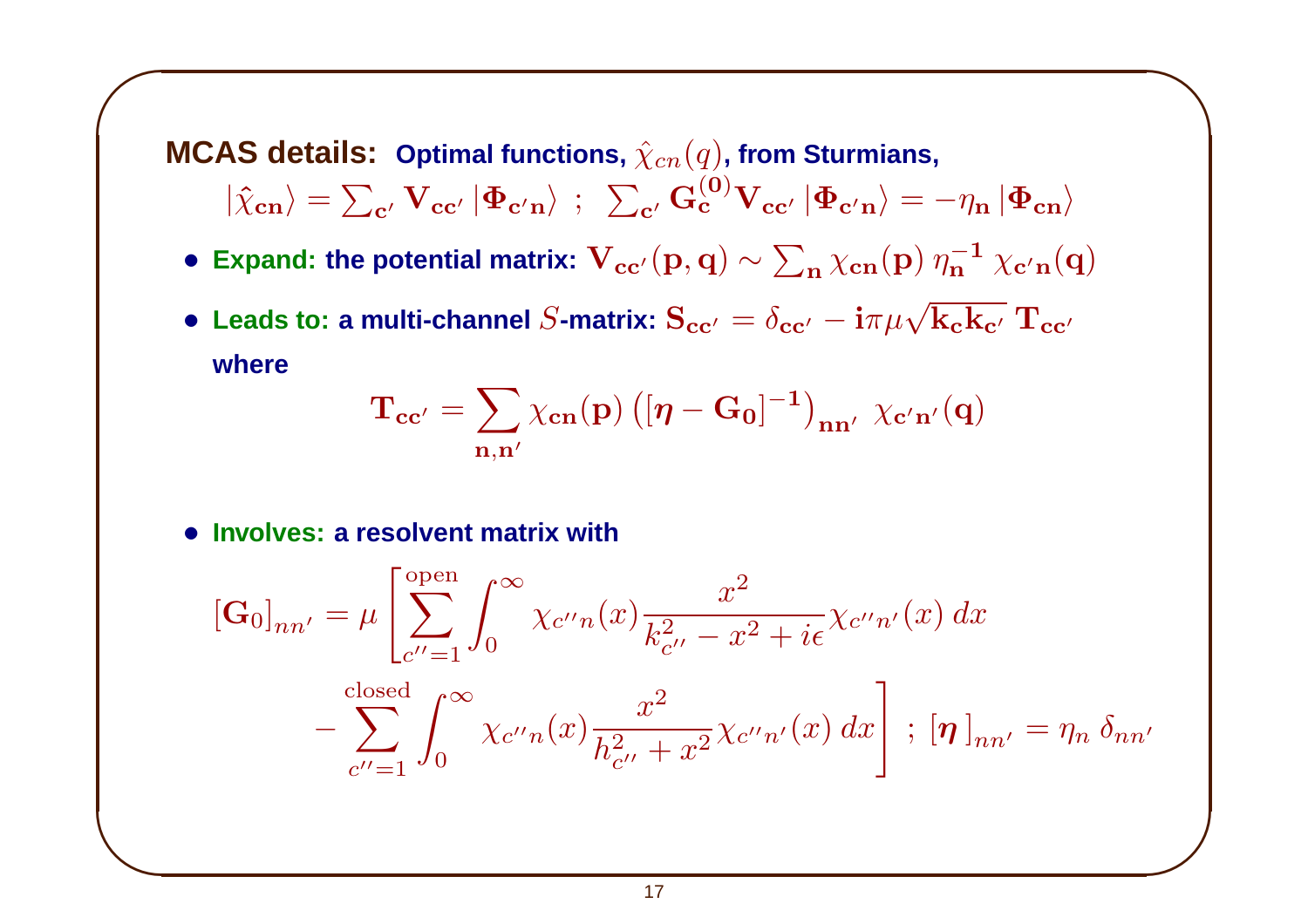# $\sqrt{2}$ **What are Sturmians?**

 $\overline{\phantom{a}}$ 

- Two body Hamiltonian  $H = H_0 + V$
- **Standard Schrödinger equation**  $({\bf E} {\bf H}_0) \Psi_{\bf E} = {\bf V} \Psi_{\bf E}$ **(Here**  $E$  is the spectral variable, and  $\Psi_E$  is the eigenstate)

 $\overline{\phantom{0}}$ 

- Sturmians are the eigensolutions of  $(E H_0) \, \Phi_i(E) = \frac{V}{n_i(E)} \Phi_i(E)$ **(Here**  $E$  is a parameter, and  $\eta_i(E)$  is a potential scale)
- **Spectrum consists of all rescalings that give solution to the equation (for <sup>a</sup> given energy and well-defined boundary conditions).**
	- **– The energy** E **here can be chosen as any useable value**
	- **– But of practical importance: use <sup>a</sup> negative value.**
	- A single value suffices: the objective is to define a basis expansion set **(for use with an energy independent set of interactions)**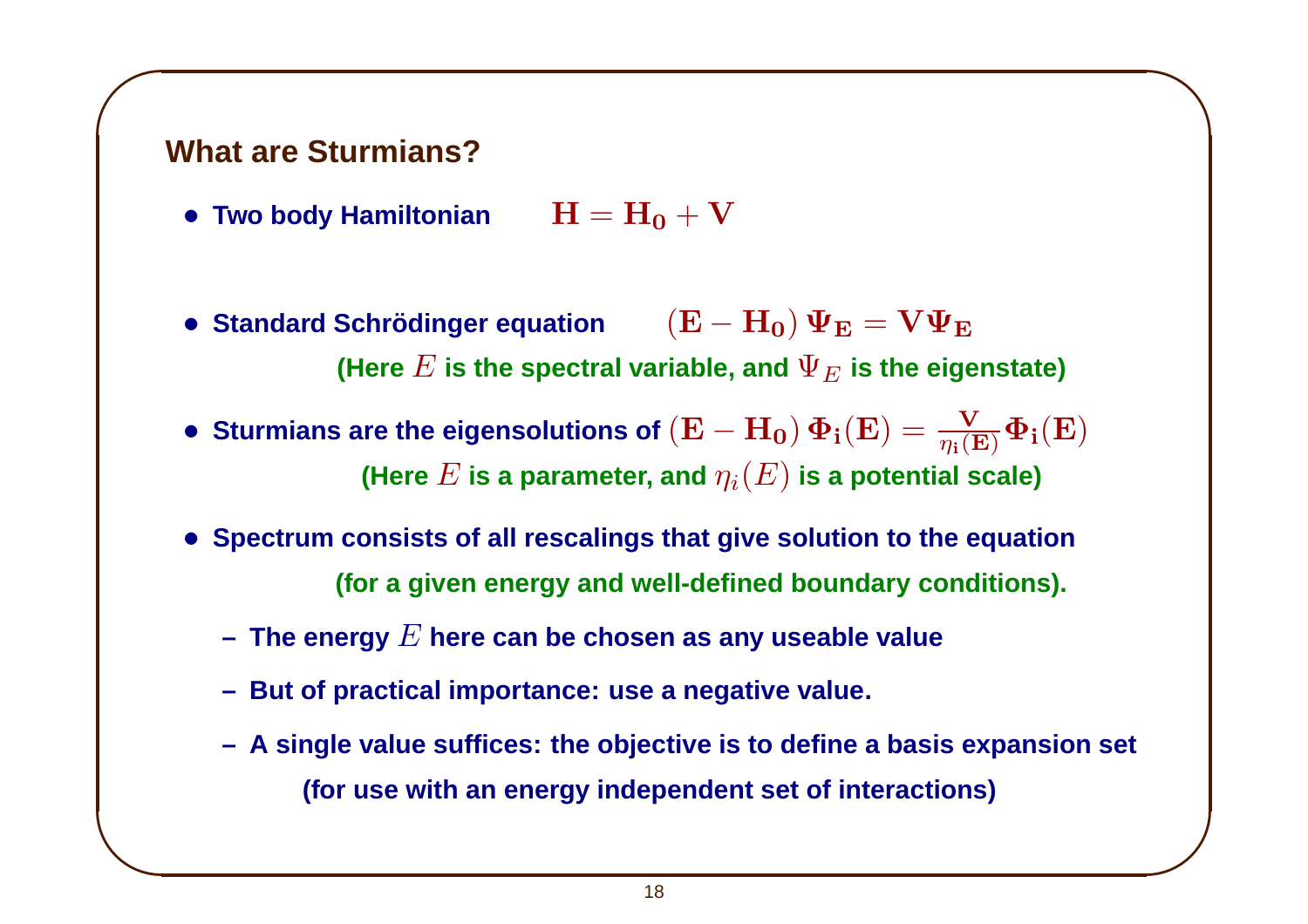#### **Finding resonances**

 $\sqrt{2}$ 

 $\overline{\phantom{a}}$ 

• **Rapid determination of all resonances (no matter how narrow)**

$$
1 - S_{\rm el} = i\pi\mu \sum_{nn'=1}^{M} k \hat{\chi}_{1n}(k) \left[ (\boldsymbol{\eta} - \mathbf{G}_0)^{-1} \right]_{nn'} \hat{\chi}_{1n'}(k)
$$
  

$$
= i\pi\mu \sum_{nn'=1}^{M} k \frac{\hat{\chi}_{1n}(k)}{\sqrt{\eta_n}} \left[ \left( 1 - \boldsymbol{\eta}^{-\frac{1}{2}} \mathbf{G}_0 \boldsymbol{\eta}^{-\frac{1}{2}} \right)^{-1} \right]_{nn'} \frac{\hat{\chi}_{1n'}(k)}{\sqrt{\eta_n'}}
$$

 $\overline{\phantom{0}}$ 

 $\int$ 

• **To find resonances: diagonalize the complex, symmetric matrix**

$$
\sum_{n'=1}^N\left[\boldsymbol{\eta}^{-\frac{1}{2}}\right]_{nn}\left[\mathbf{G}_0\right]_{nn'}\left[\boldsymbol{\eta}^{-\frac{1}{2}}\right]_{n'n'}\tilde{Q}_{n'r}=\zeta_r\tilde{Q}_{nr}\ ,
$$

• Resonances: occur at energies for which  $\Re(\zeta_r)=1$ 

• **Resonance** widths relate to the imaginary part of  $\zeta_r$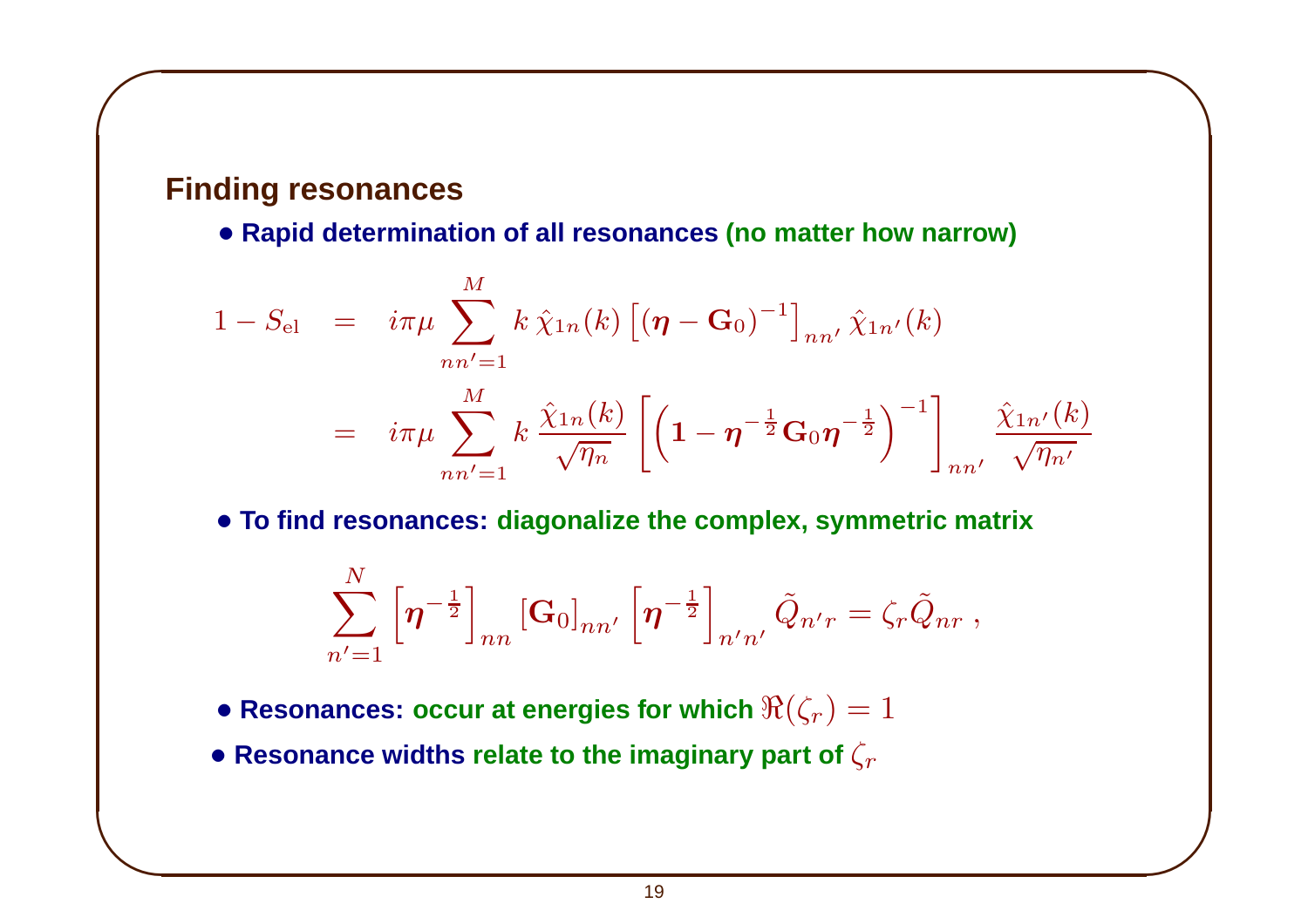# $\sqrt{2}$ **Choice of scaling function:**

- **Conditions: on <sup>a</sup> scaling of resonance widths**
- **1.**  $U(E)$  and  $\frac{dU(E)}{dE} = 0$  for  $E \leq 0$ **2.**  $U(E) \rightarrow 0$  **as**  $E \rightarrow \infty$ **3.**  $U(E_c) = 1$

 $\overline{\phantom{a}}$ 

**4. Example of Wigner function form** −→



 $\overline{\phantom{0}}$ 

 $\int$ 

• **<sup>A</sup> model choice for** U(E)**: <sup>a</sup> modified Wigner distribution**

$$
U(E) = e^m \left(\frac{E}{E_c}\right)^n e^{-m\left(\frac{E}{E_c}\right)^n} \mathcal{H}(E)
$$

1

m, <sup>n</sup> **are positive integers**  $\mathcal{H}(E)$  is the Heaviside function (No resonance effect for  $E < 0$ )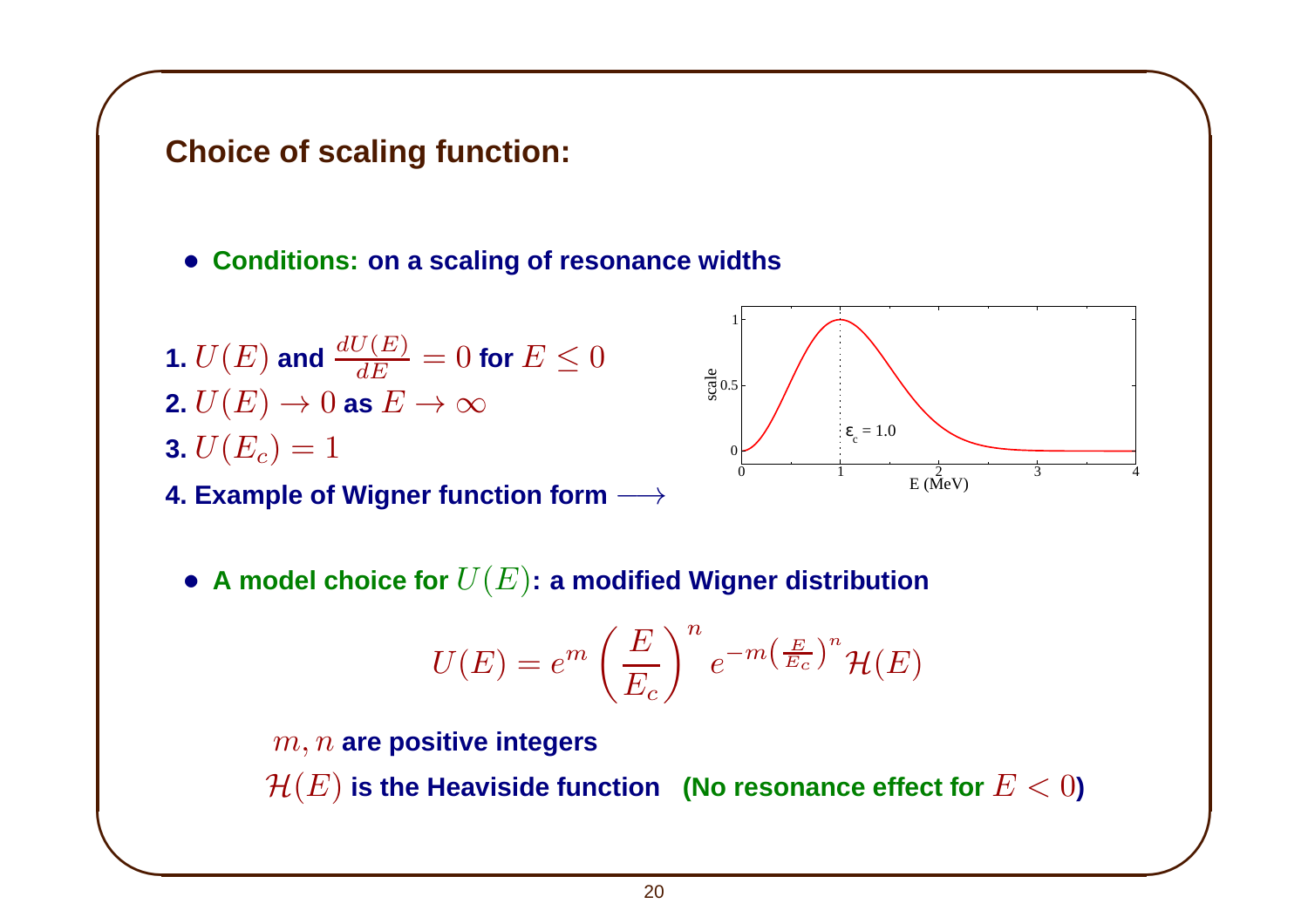The energy shift  $\Delta_c(E)$ :

 $\sqrt{2}$ 

 $\overline{\phantom{a}}$ 

**Case of Wigner scale function with**  $m = 1, n = 2, E_c = 1.0, \Gamma_c = 2.0$ 

 $\overline{\phantom{0}}$ 

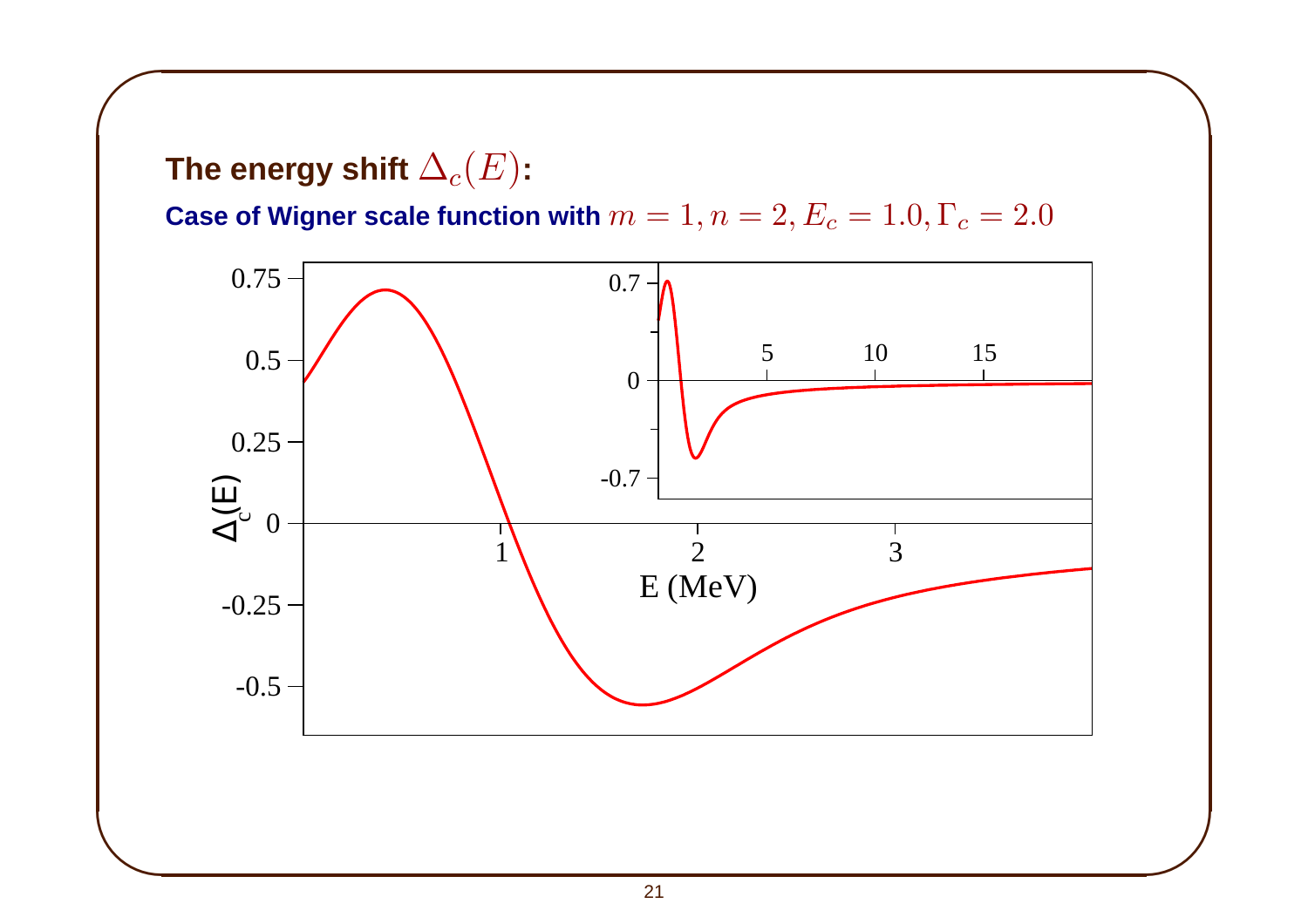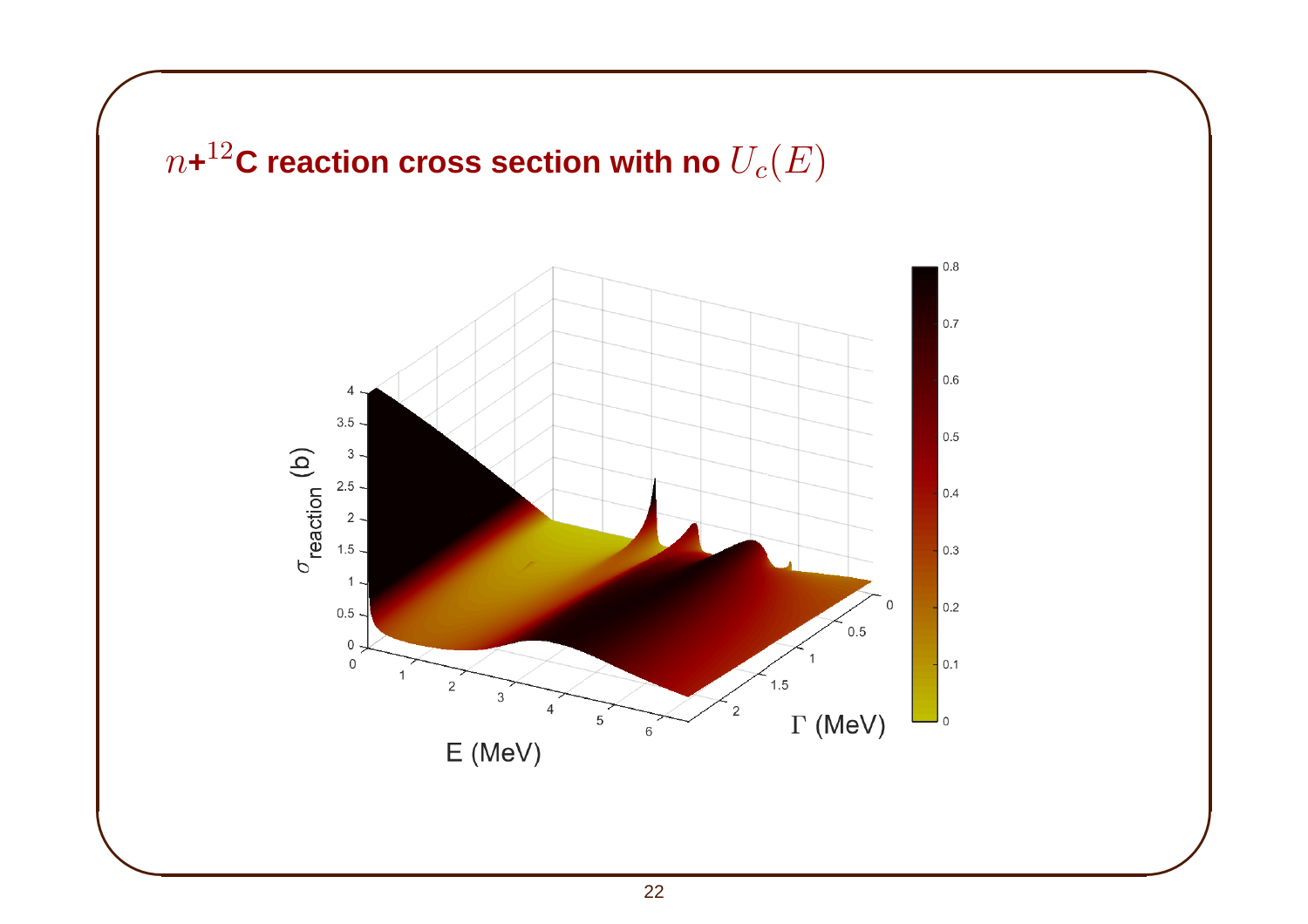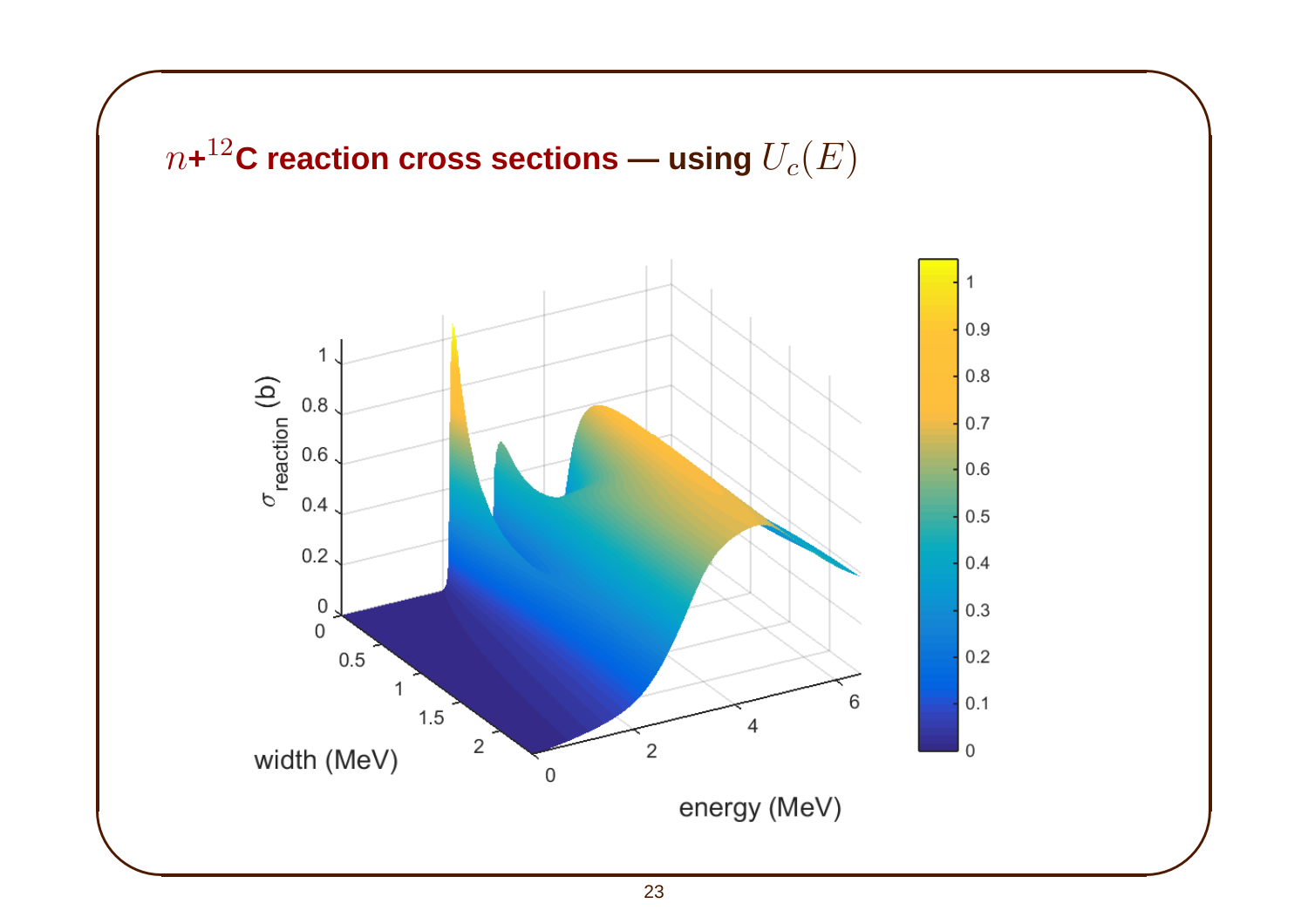**The low excitation (resonant) states of** <sup>9</sup>**Be (relative to the** <sup>n</sup>**+**8**Be threshold) Energy centroids [widths] are in MeV**

 $\overline{\phantom{0}}$ 

 $\int$ 

 $\sqrt{2}$ 

 $\overline{\phantom{a}}$ 

| $\int \pi$  | expt.           | <b>Causality</b> | Lorentz         |
|-------------|-----------------|------------------|-----------------|
| $rac{3}{2}$ | $-1.665$        | $-1.669$         | $-1.668$        |
| $rac{1}{2}$ | $0.018$ [0.214] | $\bf -0.399$     | $-0.399$        |
| $rac{5}{2}$ | 0.764 [0.078]   | 2.499 [0.983]    | 1.991 [2.302]   |
| $rac{1}{2}$ | 1.11 [1.08]     | $0.773$ [0.54]   | $0.445$ [1.216] |
| $rac{5}{2}$ | 1.384 [0.282]   | 1.337 [0.406]    | 1.184 [0.73]    |

**Results shown in black lie within 0.5 MeV of measured ones.**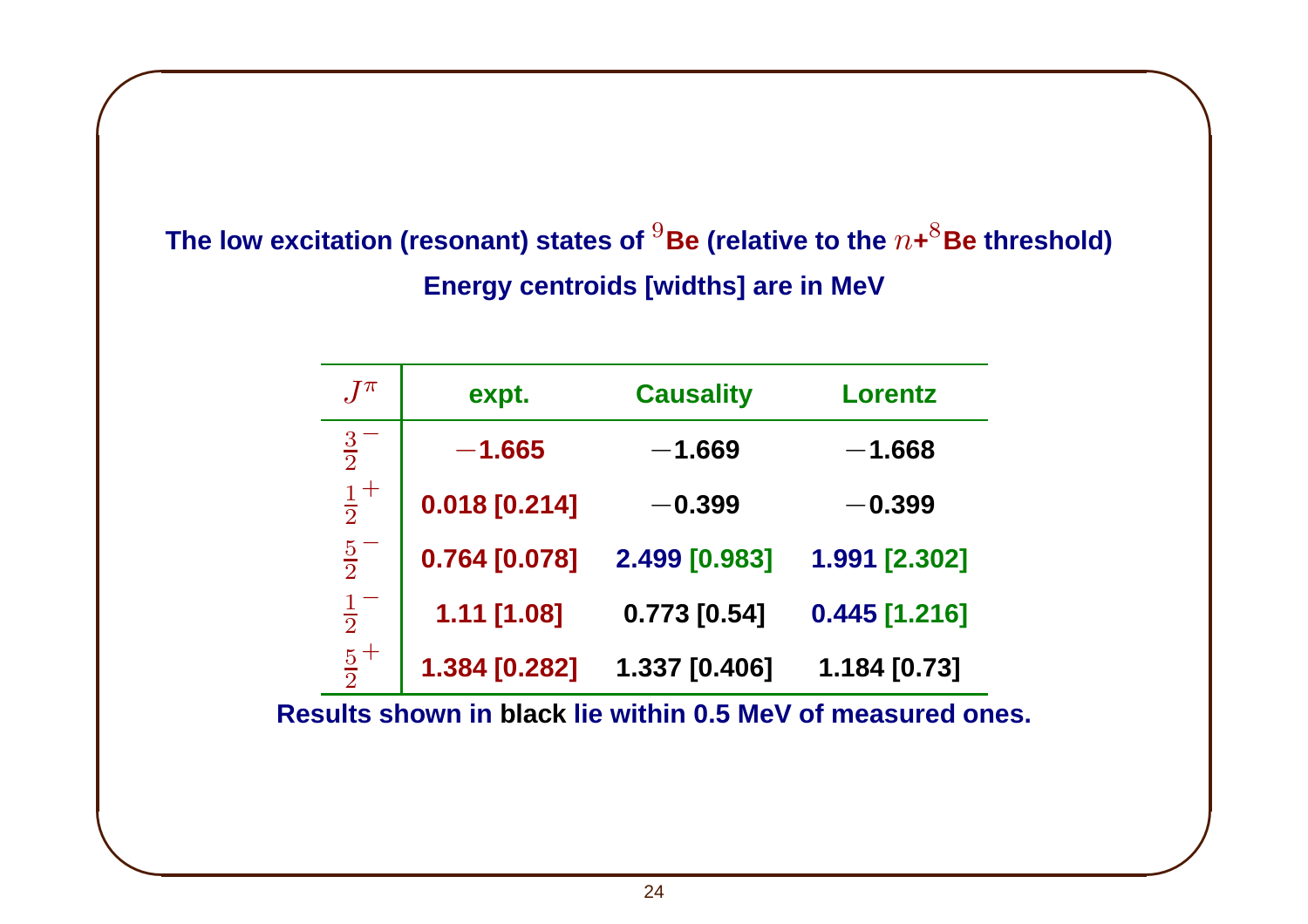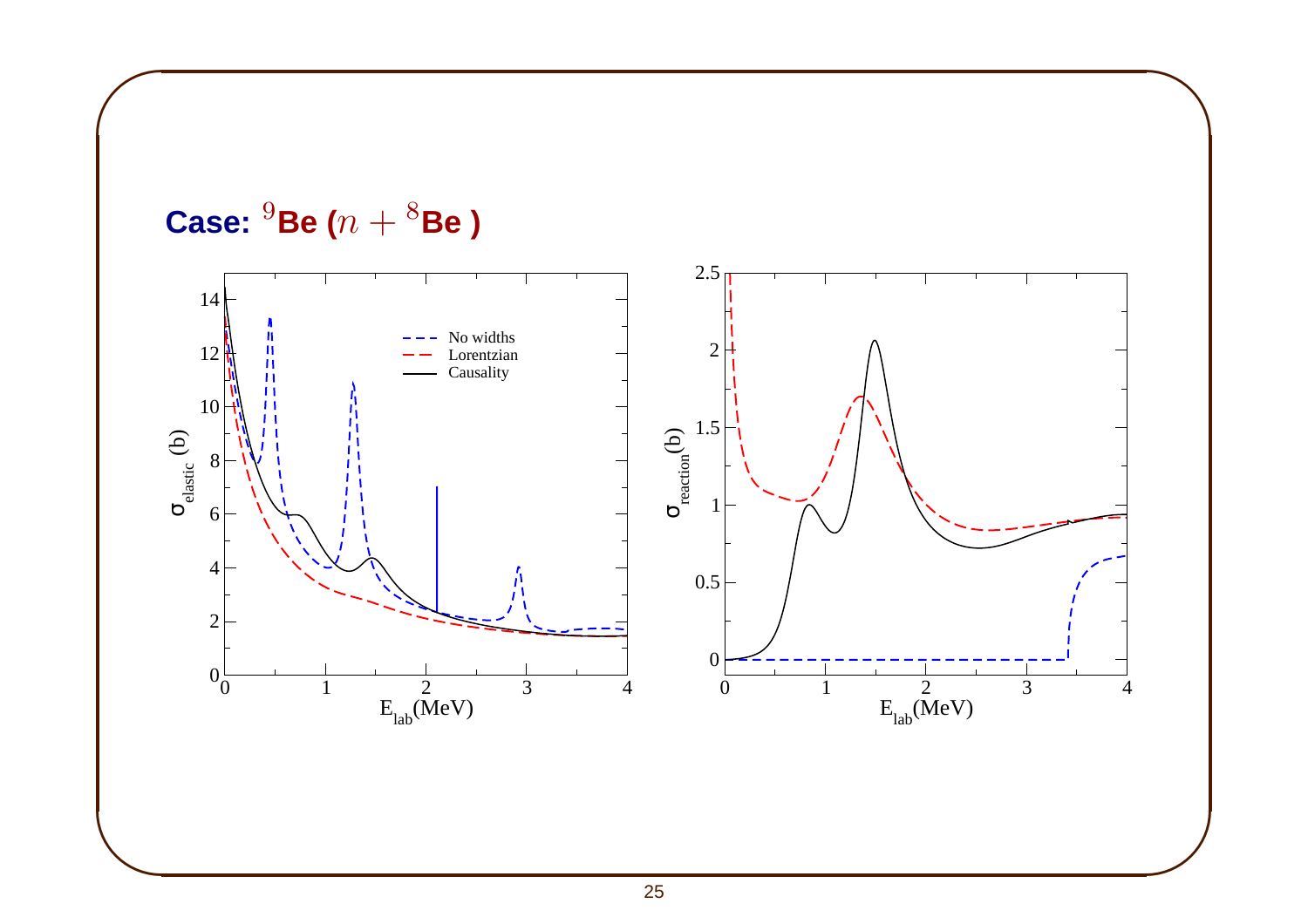### **The low excitation (resonant) states of** <sup>7</sup>**He (relative to the** <sup>n</sup>**+**6**He threshold) Energy centroids [widths] are in MeV**

 $\overline{\phantom{0}}$ 

 $\int$ 

| $J^{\pi} =$                                                 | $\frac{3}{2}$       | $rac{5}{2}$         | $\left(\frac{1}{2}\right)$ |  |
|-------------------------------------------------------------|---------------------|---------------------|----------------------------|--|
| <b>Experiment</b>                                           | 0.445               | $3.365 \pm 0.09$    | 6.425 $\pm$ 0.3            |  |
|                                                             | $[0.150 \pm 0.020]$ | $[1.990 \pm 0.170]$ | $[4 \pm 1]$                |  |
| <b>Causality</b>                                            | $0.449$ [0.145]     | 3.229 [0.073]       | 6.294 [10.17]              |  |
| <b>Lorentz</b>                                              | $0.489$ [0.177]     | 3.452 [0.219]       | 6.764 [0.096]              |  |
| Results shown in black lie within 0.5 MeV of measured ones. |                     |                     |                            |  |

 $\sqrt{2}$